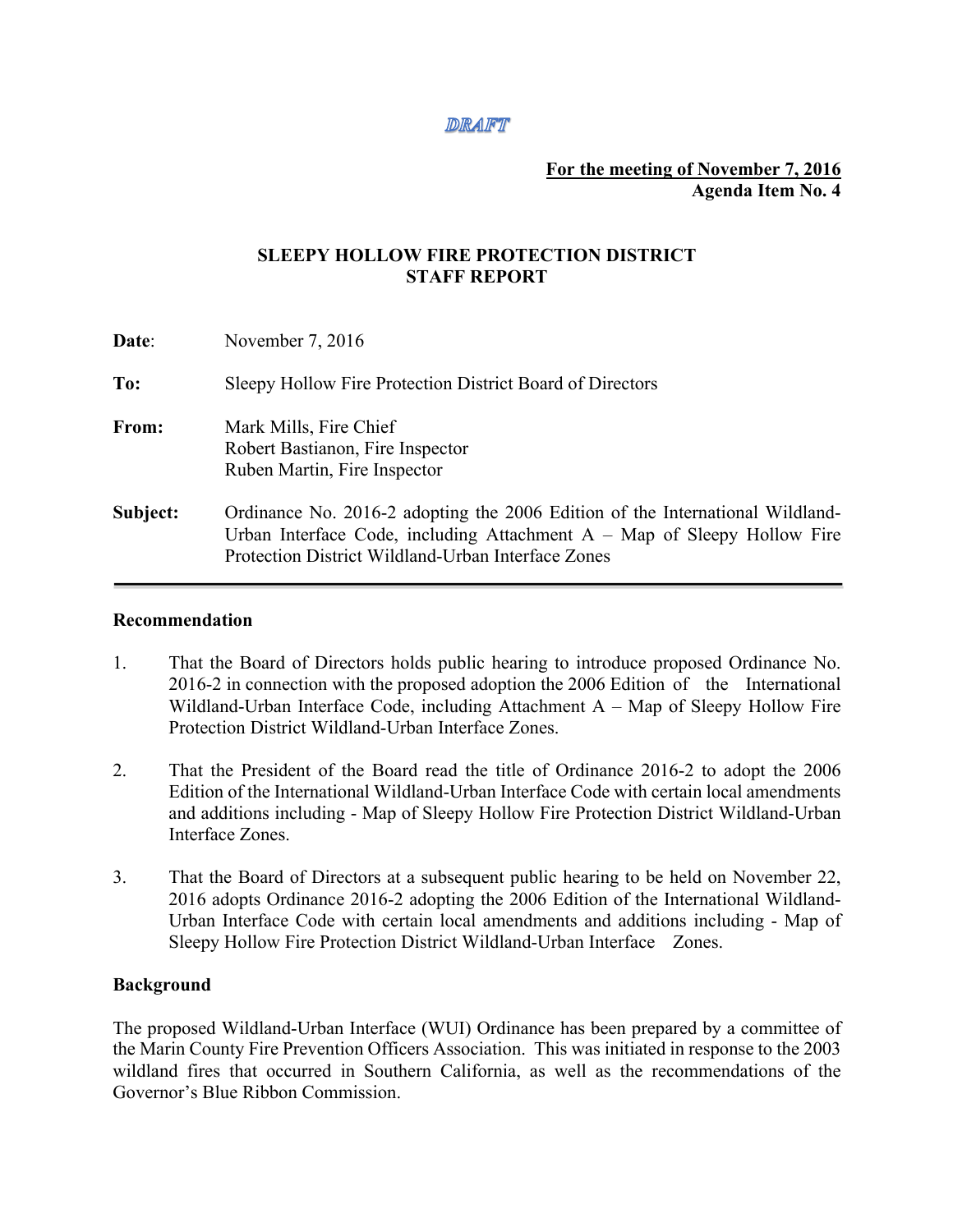The proposed Ordinance 2016-2 adopts by reference the 2006 International Urban-Wildland Interface Code with amendments to specific sections and adds new definitions.

# **Discussion and Summary of Text of Ordinance**

The following summary describes the Ordinance's amendments to the referenced document:

Chapter 1 – The amendments in this Chapter apply the current definition of "substantial remodel" to the building standards, access, water supply, vegetation management requirements, and exterior construction requirements for remodels and additions. It also adds a maintenance provision to the construction, fire protection, and VMP requirements of the Code.

This Chapter also allows the Fire Chief to adopt and approve Fire Protection Standards that may be required to provide detail to code requirements not specifically addressed in this Code. This is currently in the Uniform Fire Code Ordinance. The Chapter will require permits, Fire Protection Plans and Vegetation Management Plans, and describes the retention time for plans and what is required for final approval for occupancy.

Chapter 2 – This section adds several definitions recently adopted by the California Building Standards Commission and deletes fuel type models and ignition resistant construction classes not in conformance with California Standards.

Chapter 3 – This Chapter stablishes the requirement for the local fire agency to identify and declare specific WUI boundaries.

Chapter 4 – This Chapter incorporates fire apparatus access requirements for roads and driveways. What is significant about this consensus from Marin Fire agencies is that (with few exceptions) the driveways, turnaround, and turnout template requirements and dimensions will be the same.

- Driveway minimum width, regardless of the number of dwelling units served will be 16 feet.
- Driveways in excess of 150 feet shall have an approved turnaround.

Water supplies, sources, and stored water capacities are also addressed in this Chapter.

The Chapter has been changed to incorporate the local standards, which describes the content and implementation of the Vegetation Management Plan.

Chapter 5 – The language in this Chapter was deleted in its entirety and replaced with the language adopted by the County of Marin. New building construction features are covered in Chapter 7A of the 2016 edition of the California Building Code and Section R327 of the California Residential Code. This Chapter includes new language to address remodels and additions that are not addressed in the California Building Commission Standards. This Chapter deals with materials, system,s and methods of construction, State Fire Marshal test standards, roof and roof coverings,